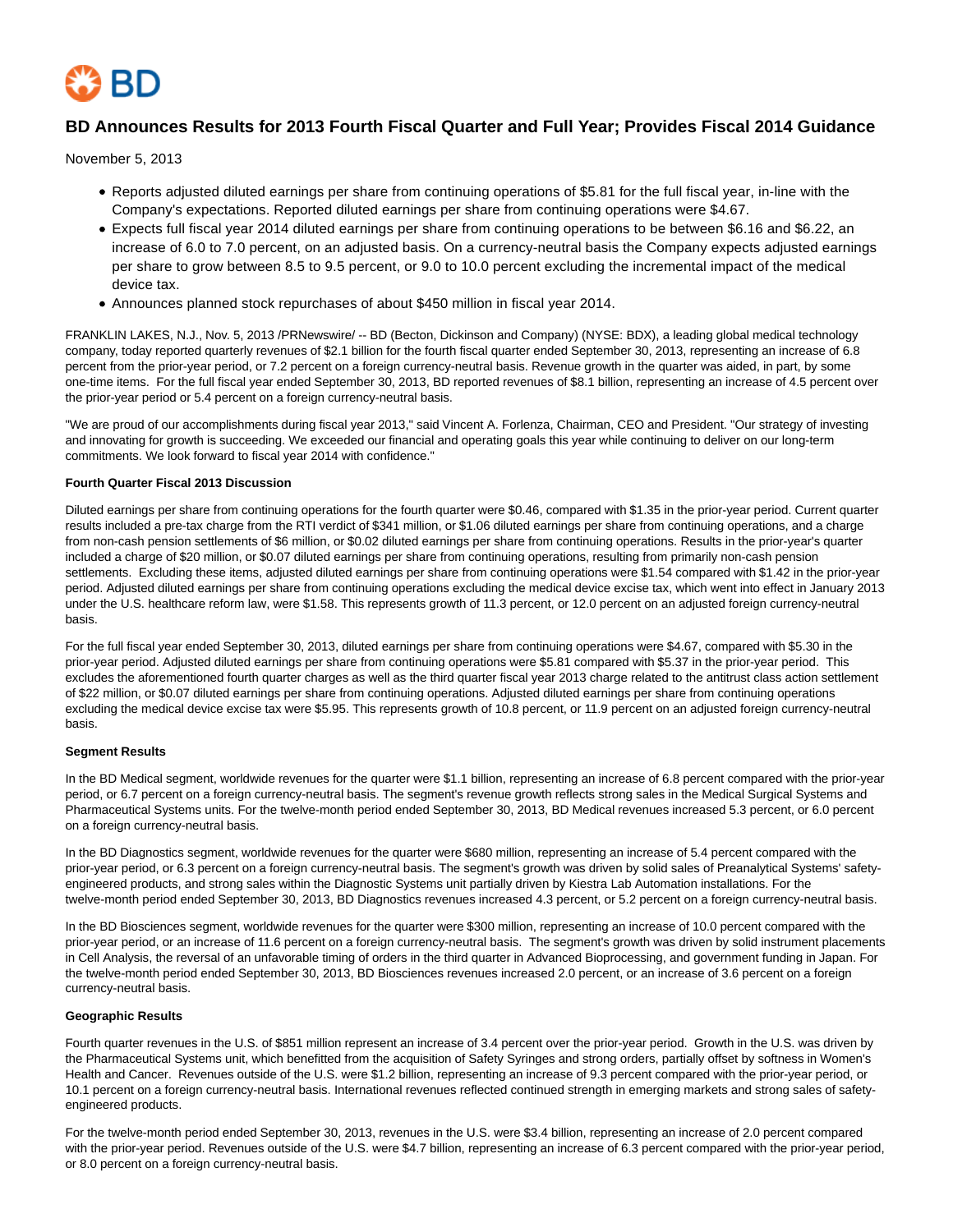#### **Fiscal 2014 Outlook for Full Year**

The Company estimates that reported and currency-neutral revenues for the full fiscal year 2014 will increase 4.0 to 5.0 percent. The Company expects reported diluted earnings per share from continuing operations for the full fiscal year 2014 to be between \$6.16 and \$6.22, which represents growth of 6.0 to 7.0 percent over 2013 adjusted diluted earnings per share of \$5.81. On a foreign currency-neutral basis, adjusted diluted earnings per share are expected to grow about 8.5 to 9.5 percent, or 9.0 to 10.0 percent excluding the incremental impact of the medical device tax. The Company plans to repurchase, subject to market conditions, about \$450 million of its common stock in 2014.

#### **Conference Call Information**

A conference call regarding BD's fourth quarter results will be broadcast live on BD's website, [www.bd.com/investors,](http://www.bd.com/investors) along with related slides, at 8:00 a.m. (ET) Tuesday, November 5th, 2013. The conference call will be available for replay on BD's website[, www.bd.com/investors,](http://www.bd.com/investors) or at 1-800-585-8367 (domestic) and 1-404-537-3406 (international) through the close of business on Tuesday, November 12, 2013, confirmation number 69586788.

#### **Non-GAAP Financial Measures/Financial Tables**

This news release contains certain non-GAAP financial measures. Reconciliations of these and other non-GAAP measures to the comparable GAAP measures are included in the attached financial tables. Within the attached financial tables presented, certain columns and rows may not add due to the use of rounded numbers. Percentages and earnings per share amounts presented are calculated from the underlying whole-dollar amounts.

#### **About BD**

BD is a leading global medical technology company that develops, manufactures and sells medical devices, instrument systems and reagents. The Company is dedicated to improving people's health throughout the world. BD is focused on improving drug delivery, enhancing the quality and speed of diagnosing infectious diseases and cancers, and advancing research, discovery and production of new drugs and vaccines. BD's capabilities are instrumental in combating many of the world's most pressing diseases. Founded in 1897 and headquartered in Franklin Lakes, New Jersey, BD employs nearly 30,000 associates in more than 50 countries throughout the world. The Company serves healthcare institutions, life science researchers, clinical laboratories, the pharmaceutical industry and the general public. For more information, please visit **[www.bd.com](http://www.bd.com/)**.

\*\*\*

This press release, including the section entitled "Fiscal 2014 Outlook for Full Year", contains certain estimates and other forward-looking statements (as defined under Federal securities laws) regarding BD's performance, including future revenues and earnings per share. All such statements are based upon current expectations of BD and involve a number of business risks and uncertainties. Actual results could vary materially from anticipated results described, implied or projected in any forward-looking statement. With respect to forward-looking statements contained herein, a number of factors could cause actual results to vary materially from any forward-looking statement. These factors include, but are not limited to: potential cuts in healthcare spending by the U.S. government as part of deficit reduction measures, including "sequestration", which could result in reduced demand for our product or downward pricing pressure; the unknown consequences of healthcare reform in the United States, including the impact of the reduction in Medicare and Medicaid payments to hospitals, pharmaceutical companies and other customers, which could reduce demand for our products and increase downward pricing pressure; adverse changes in regional, national or foreign economic conditions, including any impact that may result from the current global economic conditions on our ability to access credit markets and finance our operations, the demand for our products and services as a result of reduced government funding, lower utilization rates or otherwise, or our suppliers' ability to provide products needed for our operations; changes in interest or foreign currency exchange rates; our ability to successfully integrate any businesses we acquire; competitive factors; pricing and market share pressures; difficulties inherent in product development and delays in product introductions; increases in energy costs and their effect on, among other things, the cost of producing BD's products; fluctuations in costs and availability of raw materials and in BD's ability to maintain favorable supplier arrangements and relationships; the adverse impact of cyber-attacks on our information systems; new or changing laws impacting our business or changes in enforcement practices with respect to such laws; uncertainties of litigation (as described in BD's filings with the Securities and Exchange Commission); future healthcare reform, including changes in government pricing and reimbursement policies or other cost containment reforms; the effects of potential pandemic diseases; and issuance of new or revised accounting standards, as well as other factors discussed in BD's filings with the Securities and Exchange Commission. We do not intend to update any forward-looking statements to reflect events or circumstances after the date hereof except as required by applicable laws or regulations.

#### Contact:

Monique N. Dolecki, Investor Relations – 201-847-5453 Alyssa J. Zeff, Corporate Communications – 201-847-4358

# BECTON DICKINSON AND COMPANY

CONSOLIDATED INCOME STATEMENTS

(Unaudited; Amounts in millions, except share and per share data)

|                              | Three Months Ended September 30, |   |       |          |  |  |  |
|------------------------------|----------------------------------|---|-------|----------|--|--|--|
|                              | 2013                             |   | 2012  | % Change |  |  |  |
| <b>REVENUES</b>              | \$<br>2.101                      | S | 1.967 | 6.8      |  |  |  |
| Cost of products sold        | 1.014                            |   | 966   | 5.0      |  |  |  |
| Selling and administrative   | 877                              |   | 484   | 81.2     |  |  |  |
| Research and development     | 133                              |   | 128   | 3.8      |  |  |  |
| <b>TOTAL OPERATING COSTS</b> |                                  |   |       |          |  |  |  |
| AND EXPENSES                 | 2.024                            |   | 1.578 | 28.3     |  |  |  |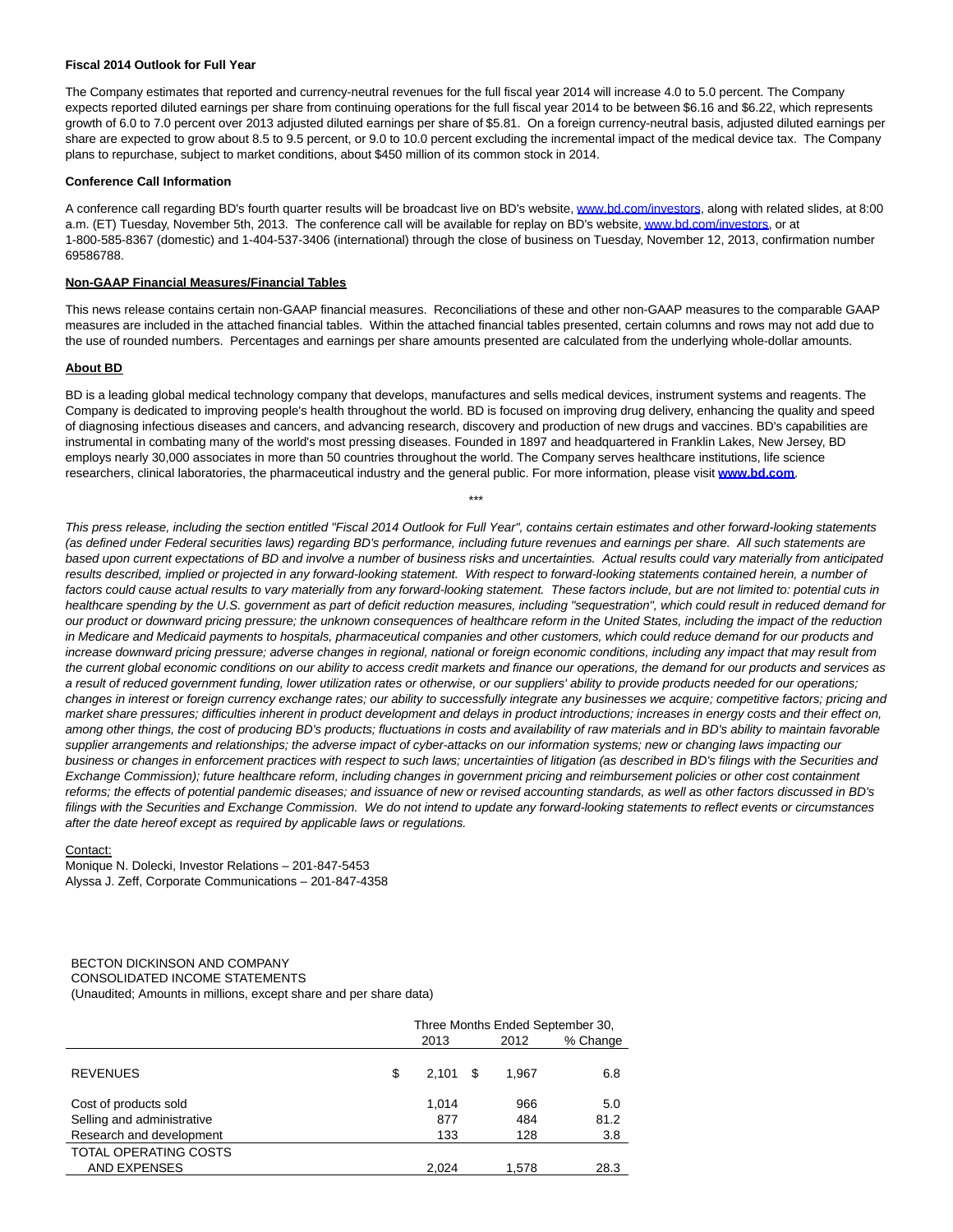| <b>OPERATING INCOME</b>                                                                            |                | 76              |                | 389                  | (80.4)                        |
|----------------------------------------------------------------------------------------------------|----------------|-----------------|----------------|----------------------|-------------------------------|
| Interest income<br>Interest expense<br>Other income (expense), net                                 |                | 14<br>(34)<br>3 |                | 12<br>(35)<br>(4)    | 16.9<br>(3.3)<br>NM           |
| INCOME FROM CONTINUING OPERATIONS BEFORE<br><b>INCOME TAXES</b>                                    |                | 60              |                | 362                  | (83.5)                        |
| Income tax (benefit) provision                                                                     |                | (31)            |                | 88                   | NM                            |
| INCOME FROM CONTINUING OPERATIONS                                                                  |                | 91              |                | 274                  | (66.8)                        |
| INCOME FROM DISCONTINUED OPERATIONS<br>NET OF INCOME TAX PROVISION OF<br>\$1 AND \$9, RESPECTIVELY |                |                 |                | 15                   | <b>NM</b>                     |
| <b>NET INCOME</b>                                                                                  | \$             | 91              | \$             | 289                  | (68.7)                        |
| <b>EARNINGS PER SHARE</b>                                                                          |                |                 |                |                      |                               |
| Basic:<br>Income from continuing operations<br>Income from discontinued operations<br>Net income   | \$<br>\$<br>\$ | 0.47<br>0.46    | \$<br>\$<br>\$ | 1.38<br>0.07<br>1.45 | (65.9)<br><b>NM</b><br>(68.3) |
| Diluted:<br>Income from continuing operations<br>Income from discontinued operations<br>Net income | \$<br>\$<br>\$ | 0.46<br>0.46    | \$<br>\$<br>\$ | 1.35<br>0.07<br>1.43 | (65.9)<br><b>NM</b><br>(67.8) |

AVERAGE SHARES OUTSTANDING (in thousands)

| Basic          | 194.697 | 199,072 |  |
|----------------|---------|---------|--|
| <b>Diluted</b> | 198.628 | 202.439 |  |

NM - Not Meaningful

# BECTON DICKINSON AND COMPANY

CONSOLIDATED INCOME STATEMENTS

(Unaudited; Amounts in millions, except share and per share data)

|                                          |             |             | Twelve Months Ended September 30, |
|------------------------------------------|-------------|-------------|-----------------------------------|
|                                          | 2013        | 2012        | % Change                          |
|                                          |             |             |                                   |
| <b>REVENUES</b>                          | \$<br>8,054 | \$<br>7,708 | 4.5                               |
|                                          |             |             |                                   |
| Cost of products sold                    | 3,883       | 3,755       | 3.4                               |
| Selling and administrative               | 2,422       | 1,923       | 25.9                              |
| Research and development                 | 494         | 472         | 4.8                               |
| <b>TOTAL OPERATING COSTS</b>             |             |             |                                   |
| <b>AND EXPENSES</b>                      | 6,800       | 6,150       | 10.6                              |
|                                          |             |             |                                   |
| <b>OPERATING INCOME</b>                  | 1,254       | 1,558       | (19.5)                            |
|                                          |             |             |                                   |
| Interest income                          | 40          | 50          | (20.6)                            |
| Interest expense                         | (138)       | (135)       | 2.8                               |
| Other income (expense), net              | 9           | (1)         | ΝM                                |
|                                          |             |             |                                   |
| INCOME FROM CONTINUING OPERATIONS BEFORE |             |             |                                   |
| <b>INCOME TAXES</b>                      | 1,165       | 1,472       | (20.9)                            |
|                                          |             |             |                                   |
| Income tax provision                     | 236         | 363         | (35.1)                            |
|                                          |             |             |                                   |
| INCOME FROM CONTINUING OPERATIONS        | 929         | 1,110       | (16.2)                            |
|                                          |             |             |                                   |

INCOME FROM DISCONTINUED OPERATIONS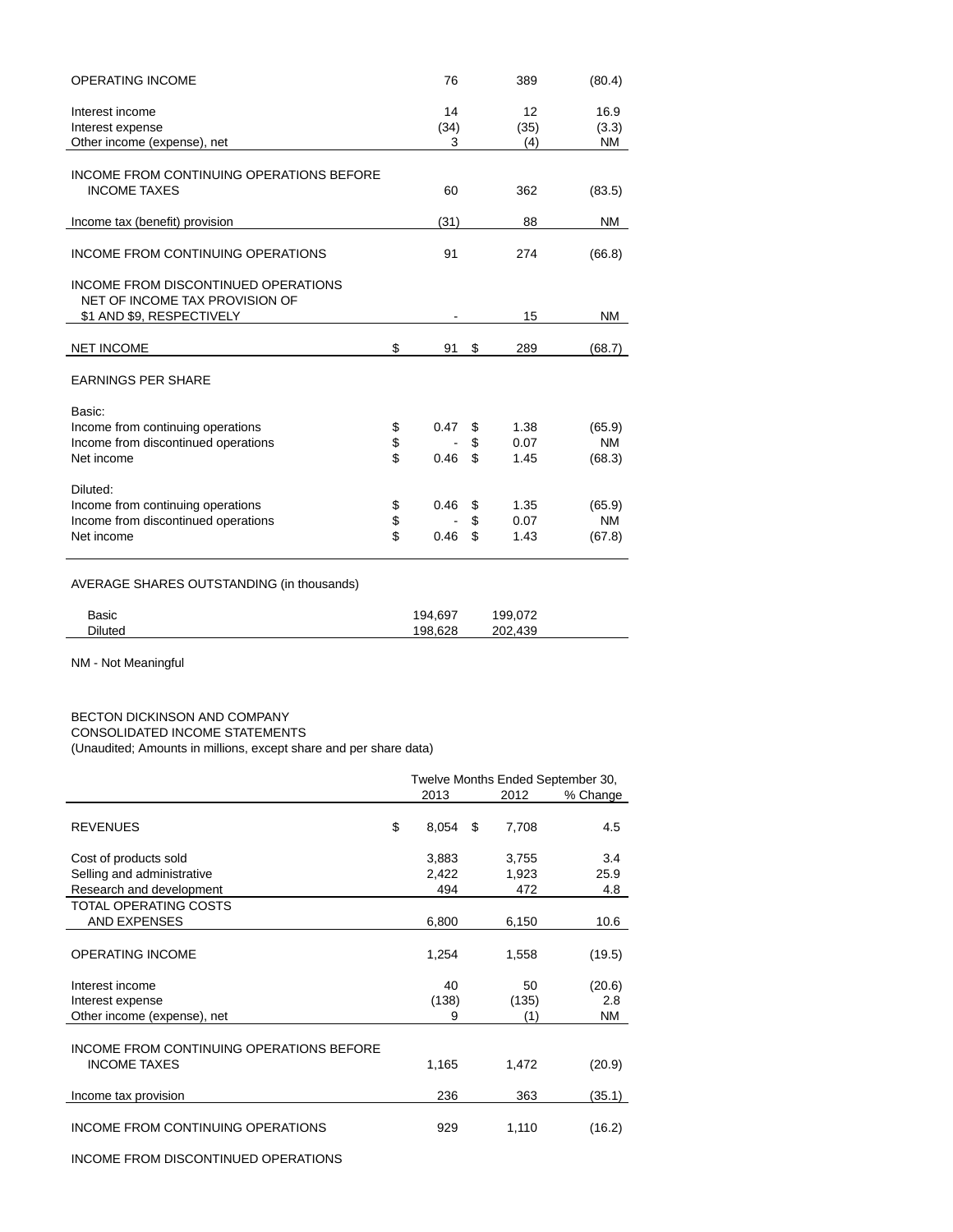| NET OF INCOME TAX PROVISION OF<br>\$222 AND \$31, RESPECTIVELY                                     |                | 364                  |               | 60                   | ΝM                   |
|----------------------------------------------------------------------------------------------------|----------------|----------------------|---------------|----------------------|----------------------|
| <b>NET INCOME</b>                                                                                  | \$             | 1,293                | - \$          | 1,170                | 10.5                 |
| <b>EARNINGS PER SHARE</b>                                                                          |                |                      |               |                      |                      |
| Basic:<br>Income from continuing operations<br>Income from discontinued operations<br>Net income   | \$<br>\$<br>\$ | 4.76<br>1.86<br>6.63 | -S<br>S<br>\$ | 5.40<br>0.29<br>5.69 | (11.9)<br>NM<br>16.5 |
| Diluted:<br>Income from continuing operations<br>Income from discontinued operations<br>Net income | \$<br>\$<br>\$ | 4.67<br>1.83<br>6.49 | S<br>-S<br>\$ | 5.30<br>0.29<br>5.59 | (11.9)<br>NM<br>16.1 |

AVERAGE SHARES OUTSTANDING (in thousands)

| Basic   | 195,157 | 205,460 |
|---------|---------|---------|
| Diluted | 199.193 | 209.181 |

NM - Not Meaningful

 $\mathbf{r}$ 

### BECTON DICKINSON AND COMPANY SUPPLEMENTAL REVENUE INFORMATION REVENUES BY SEGMENT AND GEOGRAPHIC AREA (Unaudited; Amounts in millions)

|                       | Three Months Ended September 30, |       |    |       |          |  |  |  |
|-----------------------|----------------------------------|-------|----|-------|----------|--|--|--|
|                       |                                  | 2013  |    | 2012  | % Change |  |  |  |
|                       |                                  |       |    |       |          |  |  |  |
| <b>BD MEDICAL</b>     |                                  |       |    |       |          |  |  |  |
| <b>United States</b>  | \$                               | 440   | \$ | 422   | 4.3      |  |  |  |
| International         |                                  | 680   |    | 627   | 8.5      |  |  |  |
| TOTAL                 | \$                               | 1,120 | \$ | 1,049 | 6.8      |  |  |  |
|                       |                                  |       |    |       |          |  |  |  |
| <b>BD DIAGNOSTICS</b> |                                  |       |    |       |          |  |  |  |
| <b>United States</b>  | \$                               | 319   | \$ | 314   | 1.6      |  |  |  |
| International         |                                  | 361   |    | 331   | 9.0      |  |  |  |
| <b>TOTAL</b>          | \$                               | 680   | \$ | 645   | 5.4      |  |  |  |
|                       |                                  |       |    |       |          |  |  |  |
| <b>BD BIOSCIENCES</b> |                                  |       |    |       |          |  |  |  |
| <b>United States</b>  | \$                               | 92    | \$ | 88    | 5.0      |  |  |  |
| International         |                                  | 208   |    | 185   | 12.3     |  |  |  |
| <b>TOTAL</b>          | \$                               | 300   | \$ | 273   | 10.0     |  |  |  |
|                       |                                  |       |    |       |          |  |  |  |
| TOTAL REVENUES        |                                  |       |    |       |          |  |  |  |
| <b>United States</b>  | \$                               | 851   | \$ | 824   | 3.4      |  |  |  |
| International         |                                  | 1,249 |    | 1,143 | 9.3      |  |  |  |
| <b>TOTAL</b>          | \$                               | 2,101 | \$ | 1,967 | 6.8      |  |  |  |

### BECTON DICKINSON AND COMPANY SUPPLEMENTAL REVENUE INFORMATION REVENUES BY SEGMENT AND GEOGRAPHIC AREA (Unaudited; Amounts in millions)

|                                                            | Twelve Months Ended September 30, |  |                |            |  |  |  |  |  |  |
|------------------------------------------------------------|-----------------------------------|--|----------------|------------|--|--|--|--|--|--|
|                                                            | 2013                              |  | % Change       |            |  |  |  |  |  |  |
| <b>BD MEDICAL</b><br><b>United States</b><br>International | $1.727$ \$<br>2.579               |  | 1.685<br>2,406 | 2.5<br>7.2 |  |  |  |  |  |  |
| TOTAL                                                      | 4.306                             |  | 4.091          | 5.3        |  |  |  |  |  |  |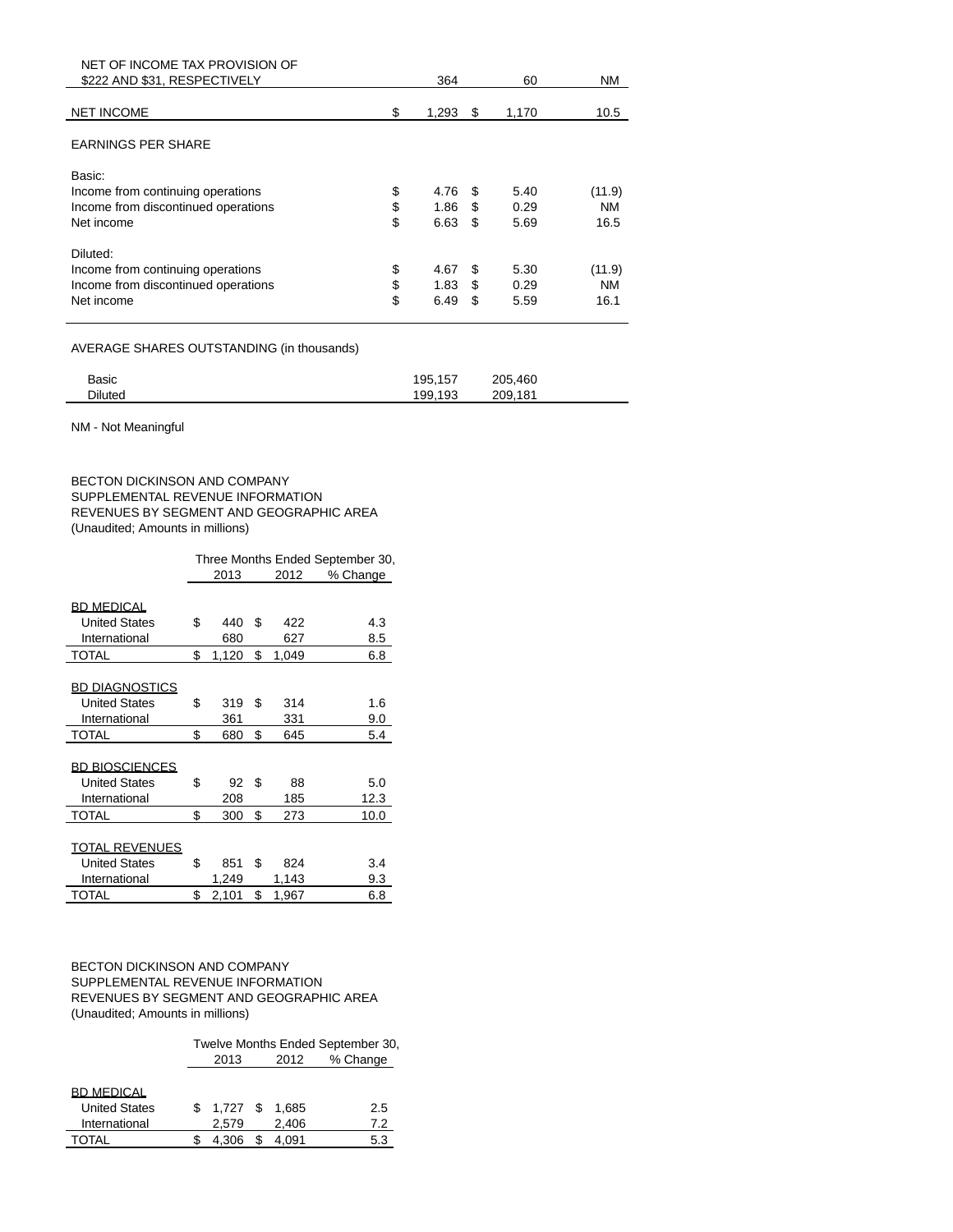| <b>BD DIAGNOSTICS</b> |     |       |      |       |     |
|-----------------------|-----|-------|------|-------|-----|
| <b>United States</b>  | \$  | 1,272 | - \$ | 1,259 | 1.0 |
| International         |     | 1.374 |      | 1,279 | 7.4 |
| <b>TOTAL</b>          | S   | 2.646 | \$   | 2.538 | 4.3 |
|                       |     |       |      |       |     |
| <b>BD BIOSCIENCES</b> |     |       |      |       |     |
| <b>United States</b>  | \$. | 354   | \$   | 343   | 3.1 |
| International         |     | 748   |      | 736   | 1.6 |
| <b>TOTAL</b>          | \$  | 1.102 | \$   | 1.080 | 2.0 |
|                       |     |       |      |       |     |
| <b>TOTAL REVENUES</b> |     |       |      |       |     |
| <b>United States</b>  | S   | 3,353 | S    | 3,288 | 2.0 |
| International         |     | 4.701 |      | 4,421 | 6.3 |
| <b>TOTAL</b>          | S   | 8.054 | \$   | 7.708 | 4.5 |

## BECTON DICKINSON AND COMPANY SUPPLEMENTAL REVENUE INFORMATION REVENUES BY BUSINESS SEGMENTS AND UNITS Three Months Ended September 30, (Unaudited; Amounts in millions)

|                                 | <b>United States</b> |      |    |      |          |  |  |  |  |
|---------------------------------|----------------------|------|----|------|----------|--|--|--|--|
|                                 |                      | 2013 |    | 2012 | % Change |  |  |  |  |
|                                 |                      |      |    |      |          |  |  |  |  |
| <b>BD MEDICAL</b>               |                      |      |    |      |          |  |  |  |  |
| <b>Medical Surgical Systems</b> | S                    | 252  | \$ | 251  | 0.6      |  |  |  |  |
| Diabetes Care                   |                      | 113  |    | 113  | 0.3      |  |  |  |  |
| <b>Pharmaceutical Systems</b>   |                      | 75   |    | 59   | 27.6     |  |  |  |  |
| <b>TOTAL</b>                    | \$                   | 440  | \$ | 422  | 4.3      |  |  |  |  |
|                                 |                      |      |    |      |          |  |  |  |  |
| <b>BD DIAGNOSTICS</b>           |                      |      |    |      |          |  |  |  |  |
| <b>Preanalytical Systems</b>    | \$                   | 170  | \$ | 165  | 3.2      |  |  |  |  |
| <b>Diagnostic Systems</b>       |                      | 149  |    | 149  | (0.1)    |  |  |  |  |
| <b>TOTAL</b>                    | \$                   | 319  | \$ | 314  | 1.6      |  |  |  |  |
|                                 |                      |      |    |      |          |  |  |  |  |
| <b>BD BIOSCIENCES</b>           | \$                   | 92   | \$ | 88   | 5.0      |  |  |  |  |
|                                 |                      |      |    |      |          |  |  |  |  |
| TOTAL UNITED STATES             | \$                   | 851  | \$ | 824  | 3.4      |  |  |  |  |

## BECTON DICKINSON AND COMPANY SUPPLEMENTAL REVENUE INFORMATION REVENUES BY BUSINESS SEGMENTS AND UNITS Three Months Ended September 30, (continued) (Unaudited; Amounts in millions)

|                                 | International |       |    |          |          |            |                  |  |  |
|---------------------------------|---------------|-------|----|----------|----------|------------|------------------|--|--|
|                                 |               |       |    | % Change |          |            |                  |  |  |
|                                 |               | 2013  |    | 2012     | Reported | <b>FXN</b> | <b>FX</b> Impact |  |  |
|                                 |               |       |    |          |          |            |                  |  |  |
| <b>BD MEDICAL</b>               |               |       |    |          |          |            |                  |  |  |
| <b>Medical Surgical Systems</b> | \$.           | 308   | \$ | 282      | 9.4      | 11.1       | (1.7)            |  |  |
| Diabetes Care                   |               | 131   |    | 120      | 8.7      | 11.2       | (2.5)            |  |  |
| <b>Pharmaceutical Systems</b>   |               | 241   |    | 225      | 7.3      | 3.3        | 4.0              |  |  |
| TOTAL                           | \$            | 680   | \$ | 627      | 8.5      | 8.3        | 0.2 <sub>0</sub> |  |  |
|                                 |               |       |    |          |          |            |                  |  |  |
| <b>BD DIAGNOSTICS</b>           |               |       |    |          |          |            |                  |  |  |
| <b>Preanalytical Systems</b>    | \$            | 172   | \$ | 163      | 6.0      | 6.8        | (0.8)            |  |  |
| Diagnostic Systems              |               | 189   |    | 168      | 12.0     | 14.6       | (2.6)            |  |  |
| TOTAL                           | \$            | 361   | \$ | 331      | 9.0      | 10.8       | (1.8)            |  |  |
|                                 |               |       |    |          |          |            |                  |  |  |
| <b>BD BIOSCIENCES</b>           | \$            | 208   | \$ | 185      | 12.3     | 14.7       | (2.4)            |  |  |
|                                 |               |       |    |          |          |            |                  |  |  |
| TOTAL INTERNATIONAL             | S             | 1,249 | S  | 1,143    | 9.3      | 10.1       | (0.8)            |  |  |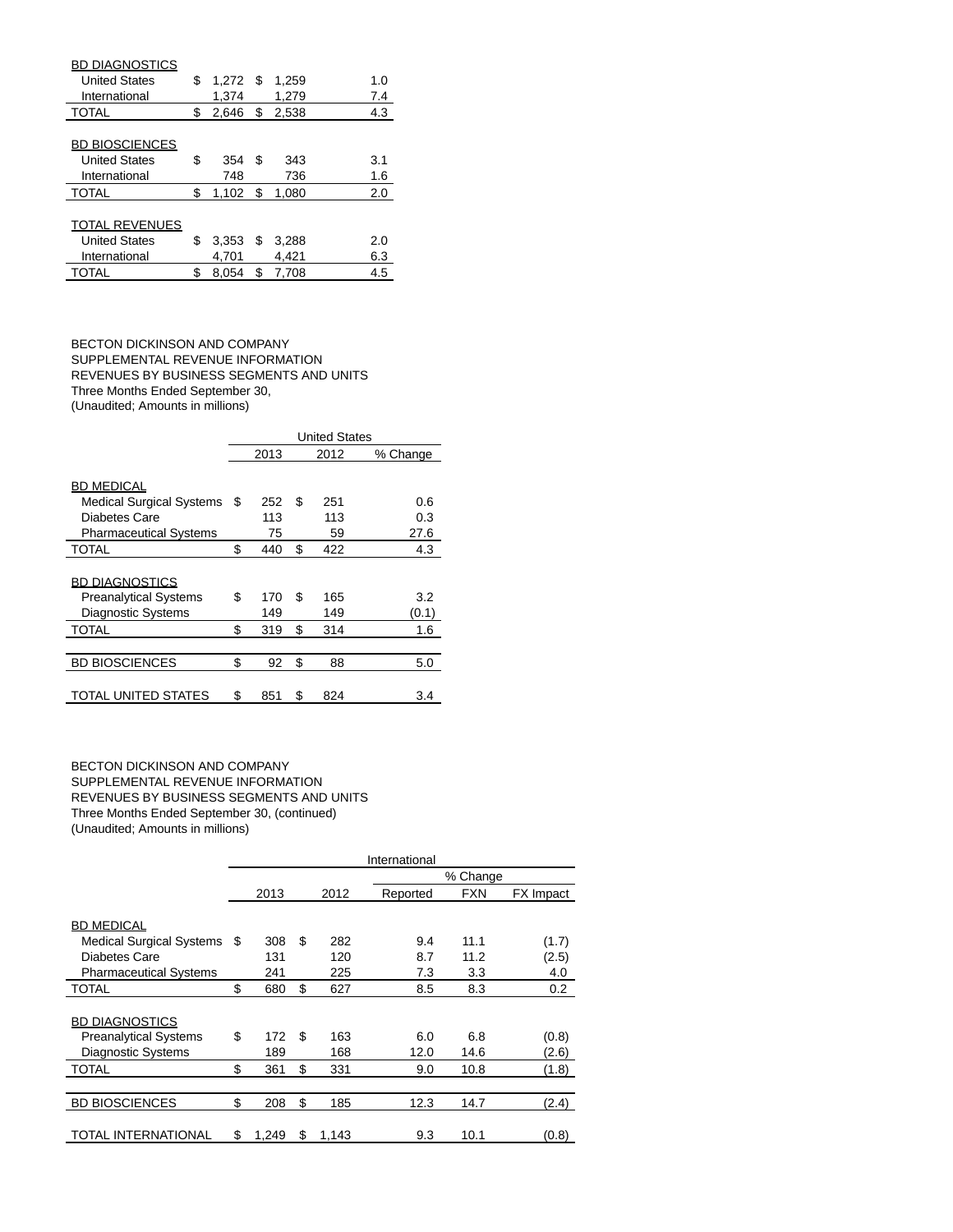### BECTON DICKINSON AND COMPANY SUPPLEMENTAL REVENUE INFORMATION REVENUES BY BUSINESS SEGMENTS AND UNITS Three Months Ended September 30, (continued) (Unaudited; Amounts in millions)

|                                 | Total |       |    |       |          |            |           |  |  |
|---------------------------------|-------|-------|----|-------|----------|------------|-----------|--|--|
|                                 |       |       |    |       |          | % Change   |           |  |  |
|                                 |       | 2013  |    | 2012  | Reported | <b>FXN</b> | FX Impact |  |  |
|                                 |       |       |    |       |          |            |           |  |  |
| <b>BD MEDICAL</b>               |       |       |    |       |          |            |           |  |  |
| <b>Medical Surgical Systems</b> | \$.   | 560   | \$ | 532   | 5.2      | 6.2        | (1.0)     |  |  |
| Diabetes Care                   |       | 244   |    | 233   | 4.7      | 5.9        | (1.2)     |  |  |
| <b>Pharmaceutical Systems</b>   |       | 316   |    | 283   | 11.5     | 8.3        | 3.2       |  |  |
| <b>TOTAL</b>                    | \$    | 1,120 | \$ | 1.049 | 6.8      | 6.7        | 0.1       |  |  |
|                                 |       |       |    |       |          |            |           |  |  |
| <b>BD DIAGNOSTICS</b>           |       |       |    |       |          |            |           |  |  |
| <b>Preanalytical Systems</b>    | \$    | 342   | \$ | 328   | 4.6      | 5.0        | (0.4)     |  |  |
| <b>Diagnostic Systems</b>       |       | 338   |    | 318   | 6.3      | 7.7        | (1.4)     |  |  |
| TOTAL                           | \$    | 680   | \$ | 645   | 5.4      | 6.3        | (0.9)     |  |  |
|                                 |       |       |    |       |          |            |           |  |  |
| <b>BD BIOSCIENCES</b>           | \$    | 300   | \$ | 273   | 10.0     | 11.6       | (1.6)     |  |  |
|                                 |       |       |    |       |          |            |           |  |  |
| TOTAL REVENUES                  | \$    | 2,101 | \$ | 1.967 | 6.8      | 7.2        | (0.4)     |  |  |

### BECTON DICKINSON AND COMPANY SUPPLEMENTAL REVENUE INFORMATION REVENUES BY BUSINESS SEGMENTS AND UNITS Twelve Months Ended September 30, (Unaudited; Amounts in millions)

|                                 |    |       | <b>United States</b> |          |
|---------------------------------|----|-------|----------------------|----------|
|                                 |    | 2013  | 2012                 | % Change |
|                                 |    |       |                      |          |
| <b>BD MEDICAL</b>               |    |       |                      |          |
| <b>Medical Surgical Systems</b> | S  | 983   | \$<br>978            | 0.5      |
| Diabetes Care                   |    | 450   | 434                  | 3.5      |
| <b>Pharmaceutical Systems</b>   |    | 294   | 273                  | 7.9      |
| <b>TOTAL</b>                    | \$ | 1,727 | \$<br>1,685          | 2.5      |
|                                 |    |       |                      |          |
| <b>BD DIAGNOSTICS</b>           |    |       |                      |          |
| <b>Preanalytical Systems</b>    | \$ | 666   | \$<br>656            | 1.5      |
| <b>Diagnostic Systems</b>       |    | 606   | 603                  | 0.5      |
| <b>TOTAL</b>                    | \$ | 1.272 | \$<br>1.259          | 1.0      |
|                                 |    |       |                      |          |
| <b>BD BIOSCIENCES</b>           | \$ | 354   | \$<br>343            | 3.1      |
|                                 |    |       |                      |          |
| TOTAL UNITED STATES             | \$ | 3,353 | \$<br>3,288          | 2.0      |

# BECTON DICKINSON AND COMPANY

SUPPLEMENTAL REVENUE INFORMATION REVENUES BY BUSINESS SEGMENTS AND UNITS Twelve Months Ended September 30, (continued) (Unaudited; Amounts in millions)

|                                      |      |       | International |            |           |  |  |  |  |
|--------------------------------------|------|-------|---------------|------------|-----------|--|--|--|--|
|                                      |      |       |               | % Change   |           |  |  |  |  |
|                                      | 2013 | 2012  | Reported      | <b>FXN</b> | FX Impact |  |  |  |  |
|                                      |      |       |               |            |           |  |  |  |  |
| <b>BD MEDICAL</b>                    |      |       |               |            |           |  |  |  |  |
| Medical Surgical Systems \$ 1,213 \$ |      | 1.127 | 7.6           | 9.3        | (1.7)     |  |  |  |  |
| Diabetes Care                        | 519  | 477   | 8.9           | 11.7       | (2.8)     |  |  |  |  |
| <b>Pharmaceutical Systems</b>        | 847  | 801   | 5.8           | 5.6        | 0.2       |  |  |  |  |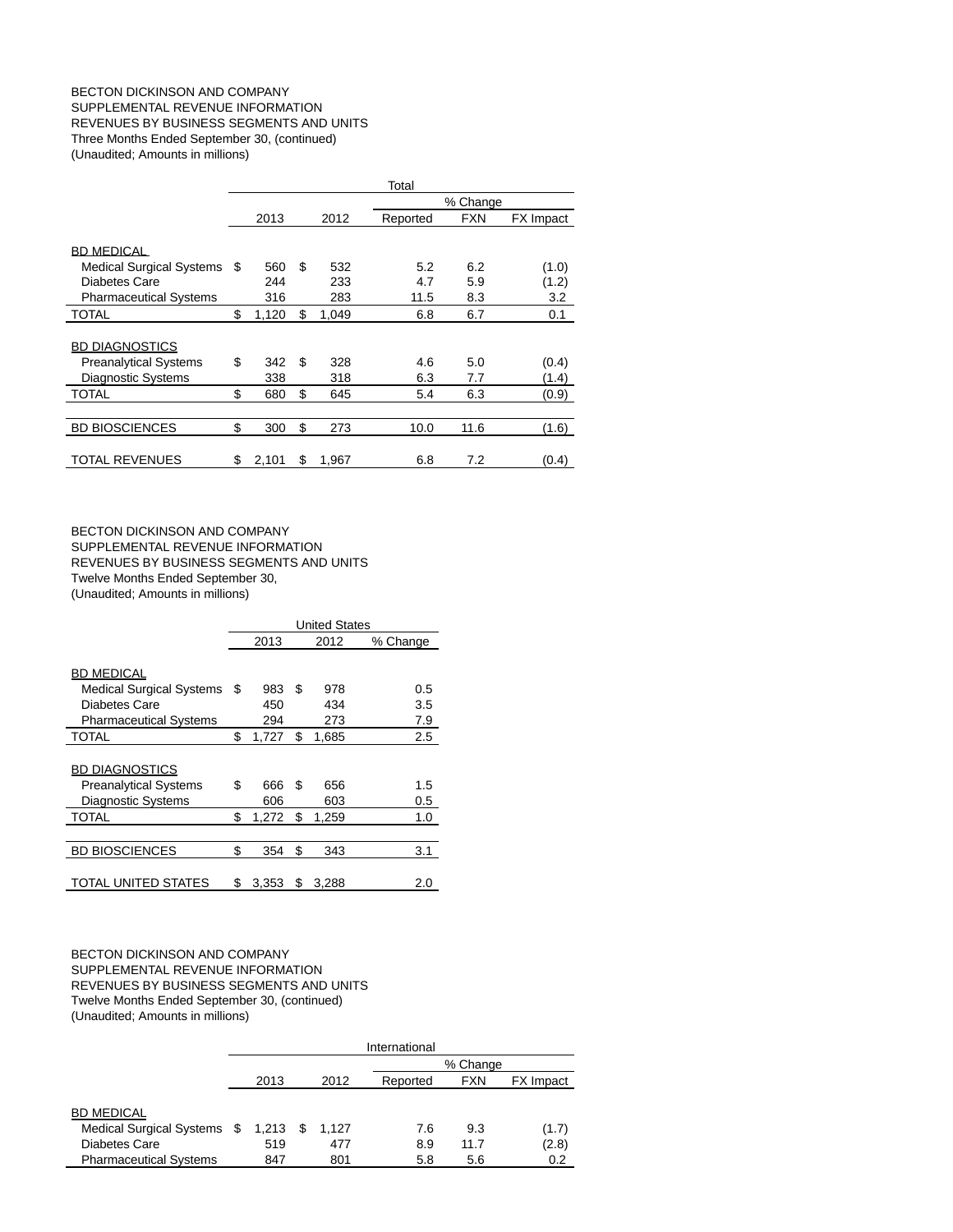| <b>TOTAL</b>                 | S | 2.579 | \$ | 2.406 | 7.2 | 8.5  | (1.3) |
|------------------------------|---|-------|----|-------|-----|------|-------|
|                              |   |       |    |       |     |      |       |
| <b>BD DIAGNOSTICS</b>        |   |       |    |       |     |      |       |
| <b>Preanalytical Systems</b> | S | 686   | S  | 645   | 6.4 | 7.9  | (1.5) |
| <b>Diagnostic Systems</b>    |   | 688   |    | 634   | 8.5 | 11.0 | (2.5) |
| <b>TOTAL</b>                 |   | 1.374 | S  | 1.279 | 7.4 | 9.4  | (2.0) |
|                              |   |       |    |       |     |      |       |
| <b>BD BIOSCIENCES</b>        |   | 748   | \$ | 736   | 1.6 | 3.8  | (2.2) |
|                              |   |       |    |       |     |      |       |
| <b>TOTAL INTERNATIONAL</b>   |   | 4.701 |    | 4.421 | 6.3 | 8.0  | (1.7) |

BECTON DICKINSON AND COMPANY SUPPLEMENTAL REVENUE INFORMATION REVENUES BY BUSINESS SEGMENTS AND UNITS Twelve Months Ended September 30, (continued) (Unaudited; Amounts in millions)

|                                 | Total |       |    |       |          |            |           |  |  |  |  |  |
|---------------------------------|-------|-------|----|-------|----------|------------|-----------|--|--|--|--|--|
|                                 |       |       |    |       |          | % Change   |           |  |  |  |  |  |
|                                 |       | 2013  |    | 2012  | Reported | <b>FXN</b> | FX Impact |  |  |  |  |  |
|                                 |       |       |    |       |          |            |           |  |  |  |  |  |
| <b>BD MEDICAL</b>               |       |       |    |       |          |            |           |  |  |  |  |  |
| <b>Medical Surgical Systems</b> | S     | 2,196 | \$ | 2.105 | 4.3      | 5.2        | (0.9)     |  |  |  |  |  |
| Diabetes Care                   |       | 969   |    | 911   | 6.3      | 7.8        | (1.5)     |  |  |  |  |  |
| <b>Pharmaceutical Systems</b>   |       | 1,142 |    | 1,074 | 6.3      | 6.2        | 0.1       |  |  |  |  |  |
| TOTAL                           | \$    | 4,306 | \$ | 4,091 | 5.3      | 6.0        | (0.7)     |  |  |  |  |  |
|                                 |       |       |    |       |          |            |           |  |  |  |  |  |
| <b>BD DIAGNOSTICS</b>           |       |       |    |       |          |            |           |  |  |  |  |  |
| <b>Preanalytical Systems</b>    | \$    | 1,352 | \$ | 1,301 | 3.9      | 4.7        | (0.8)     |  |  |  |  |  |
| <b>Diagnostic Systems</b>       |       | 1,294 |    | 1,237 | 4.6      | 5.9        | (1.3)     |  |  |  |  |  |
| TOTAL                           | \$    | 2,646 | \$ | 2,538 | 4.3      | 5.2        | (0.9)     |  |  |  |  |  |
|                                 |       |       |    |       |          |            |           |  |  |  |  |  |
| <b>BD BIOSCIENCES</b>           | \$    | 1,102 | \$ | 1,080 | 2.0      | 3.6        | (1.6)     |  |  |  |  |  |
|                                 |       |       |    |       |          |            |           |  |  |  |  |  |
| <b>TOTAL REVENUES</b>           | \$    | 8,054 | \$ | 7.708 | 4.5      | 5.4        | (0.9)     |  |  |  |  |  |

### BECTON DICKINSON AND COMPANY SUPPLEMENTAL REVENUE INFORMATION SAFETY REVENUES (Unaudited; Amounts in millions)

|                              | Three Months Ended September 30, |      |     |      |          |            |           |  |  |  |  |  |  |
|------------------------------|----------------------------------|------|-----|------|----------|------------|-----------|--|--|--|--|--|--|
|                              |                                  |      |     |      |          | % Change   |           |  |  |  |  |  |  |
|                              |                                  | 2013 |     | 2012 | Reported | <b>FXN</b> | FX Impact |  |  |  |  |  |  |
|                              |                                  |      |     |      |          |            |           |  |  |  |  |  |  |
| <b>TOTAL SAFETY REVENUES</b> |                                  |      |     |      |          |            |           |  |  |  |  |  |  |
| <b>United States</b>         | \$                               | 303  | \$. | 291  | 4.2      | 4.2        |           |  |  |  |  |  |  |
| International                |                                  | 233  |     | 216  | 7.9      | 9.5        | (1.6)     |  |  |  |  |  |  |
| <b>TOTAL</b>                 | \$                               | 536  | S   | 507  | 5.7      | 6.4        | (0.7)     |  |  |  |  |  |  |
|                              |                                  |      |     |      |          |            |           |  |  |  |  |  |  |
| <b>BY SEGMENT</b>            |                                  |      |     |      |          |            |           |  |  |  |  |  |  |
| <b>BD</b> Medical            | \$                               | 269  | S   | 251  | 7.3      | 8.2        | (0.9)     |  |  |  |  |  |  |
| <b>BD Diagnostics</b>        |                                  | 267  |     | 256  | 4.2      | 4.7        | (0.5)     |  |  |  |  |  |  |
| <b>TOTAL</b>                 | \$                               | 536  | S   | 507  | 5.7      | 6.4        | (0.7)     |  |  |  |  |  |  |

|                              | Twelve Months Ended September 30, |  |      |          |            |           |  |  |  |  |  |  |
|------------------------------|-----------------------------------|--|------|----------|------------|-----------|--|--|--|--|--|--|
|                              |                                   |  |      | % Change |            |           |  |  |  |  |  |  |
|                              | 2013                              |  | 2012 | Reported | <b>FXN</b> | FX Impact |  |  |  |  |  |  |
|                              |                                   |  |      |          |            |           |  |  |  |  |  |  |
| <b>TOTAL SAFETY REVENUES</b> |                                   |  |      |          |            |           |  |  |  |  |  |  |
| <b>United States</b>         | 1.182 \$ 1.149                    |  |      | 2.9      | 2.9        | -         |  |  |  |  |  |  |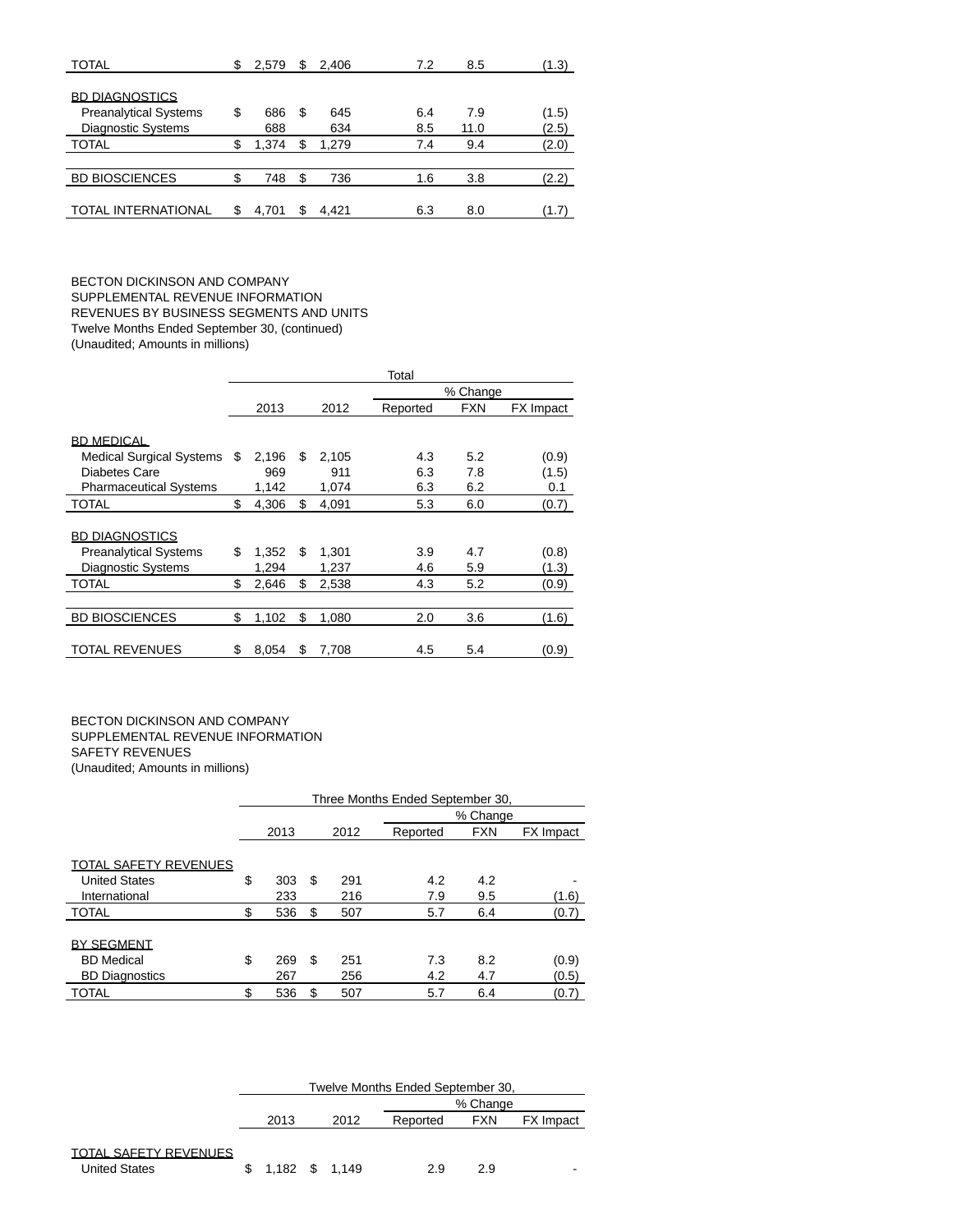| International         | 917   | 834   | 10.0 | 11.9 | (1.9) |
|-----------------------|-------|-------|------|------|-------|
| TOTAL                 | 2.099 | .983  | 5.9  | 6.6  | 0.7   |
|                       |       |       |      |      |       |
| <b>BY SEGMENT</b>     |       |       |      |      |       |
| <b>BD</b> Medical     | 1.045 | 966   | 8.1  | 9.0  | (0.9) |
| <b>BD Diagnostics</b> | 1.054 | 1.017 | 3.7  | 4.4  | (0.7) |
| TOTAL                 | 2.099 | 1,983 | 5.9  | 6.6  | (0.7  |

## BECTON DICKINSON AND COMPANY

SUPPLEMENTAL INFORMATION

FY2013 Quarter-to-Date Reconciliation of Non-GAAP Financial Measures

(Unaudited)

|                                                                                                                                                                                                                                                                                                                                                                                                                                                                                    |            |      |      |              | Three Months Ended September 30,   |          |                                          |                |                                            |
|------------------------------------------------------------------------------------------------------------------------------------------------------------------------------------------------------------------------------------------------------------------------------------------------------------------------------------------------------------------------------------------------------------------------------------------------------------------------------------|------------|------|------|--------------|------------------------------------|----------|------------------------------------------|----------------|--------------------------------------------|
|                                                                                                                                                                                                                                                                                                                                                                                                                                                                                    | 2013       |      | 2012 | Growth       | Foreign<br>Currency<br>Translation |          | Foreign<br>Currency<br>Neutral<br>Change | Growth<br>$\%$ | Foreign<br>Currency<br>Neutral<br>Growth % |
| Reported Diluted Earnings per Share from<br><b>Continuing Operations</b>                                                                                                                                                                                                                                                                                                                                                                                                           | \$<br>0.46 | - \$ | 1.35 | \$<br>(0.89) | \$<br>(0.01)                       | <b>S</b> | (0.88)                                   | $(65.9\%)$     | (65.2%)                                    |
| Charge associated with the unfavorable<br>verdict returned in the antitrust and false<br>advertising lawsuit filed against the<br>Company by RTI (\$341 million or \$211<br>million after-tax)                                                                                                                                                                                                                                                                                     | 1.06       |      | 0.00 |              |                                    |          |                                          |                |                                            |
| Non-cash pension settlement charges<br>associated with lump sum benefit<br>payments made primarily from the<br>Company's U.S. supplemental pension<br>plan, as such payments exceeded the<br>service and interest components of the<br>plan's pension cost in each year. The<br>charges also included settlement losses<br>associated with certain foreign pension<br>plans. (\$6 million or \$4 million after-tax<br>and \$20 million or \$13 million after-tax,<br>respectively) | 0.02       |      | 0.07 |              |                                    |          |                                          |                |                                            |
| Adjusted Diluted Earnings per Share from<br><b>Continuing Operations</b>                                                                                                                                                                                                                                                                                                                                                                                                           | \$<br>1.54 | \$   | 1.42 | \$<br>0.12   | \$<br>$(0.01)$ \$                  |          | 0.13                                     | 8.5%           | 9.2%                                       |
| Medical device excise tax which went into<br>effect in January 2013 under the U.S.<br>Patient Protection and Affordable Care Act<br>(\$13 million or \$8 million after-tax)                                                                                                                                                                                                                                                                                                        | 0.04       |      | 0.00 |              |                                    |          |                                          |                |                                            |
| Adjusted Diluted Earnings per Share from<br>Continuing Operations without Medical<br>Device Excise Tax                                                                                                                                                                                                                                                                                                                                                                             | \$<br>1.58 | S    | 1.42 | \$<br>0.16   | \$<br>$(0.01)$ \$                  |          | 0.17                                     | 11.3%          | 12.0%                                      |

# BECTON DICKINSON AND COMPANY SUPPLEMENTAL INFORMATION

FY2013 Year-to-Date Reconciliation of Non-GAAP Financial Measures

(Unaudited)

|                                                                          | Twelve Months Ended September 30, |      |  |      |  |        |  |                                    |             |                                            |         |         |
|--------------------------------------------------------------------------|-----------------------------------|------|--|------|--|--------|--|------------------------------------|-------------|--------------------------------------------|---------|---------|
|                                                                          |                                   | 2013 |  | 2012 |  | Growth |  | Foreign<br>Currency<br>Translation | Growth<br>% | Foreign<br>Currency<br>Neutral<br>Growth % |         |         |
| Reported Diluted Earnings per Share from<br><b>Continuing Operations</b> |                                   | 4.67 |  | 5.30 |  | (0.63) |  | (0.06)                             |             | (0.57)                                     | (11.9%) | (10.8%) |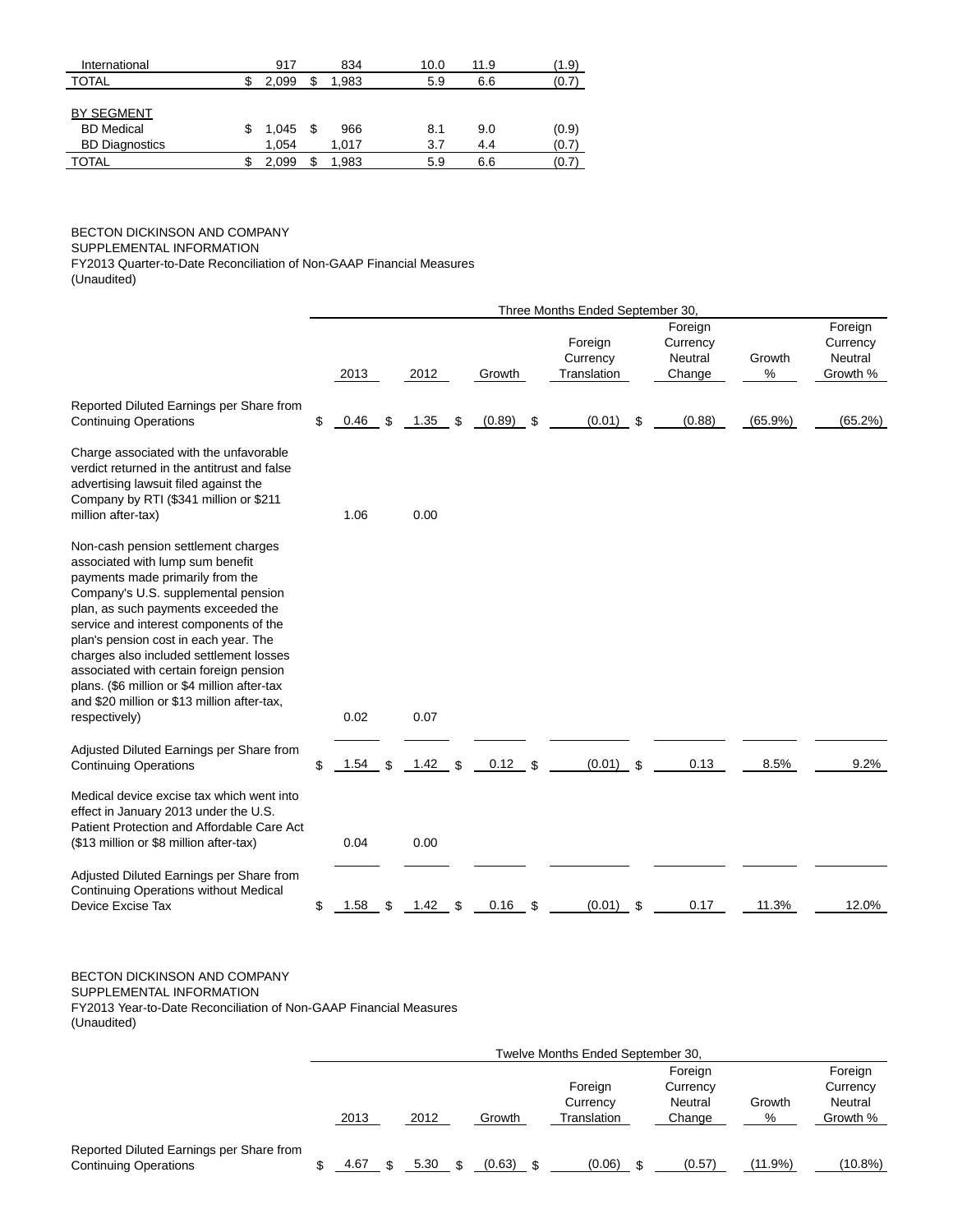| Charge associated with the pending<br>litigation settlement related to indirect<br>purchaser antitrust class action cases<br>(\$22 million or \$14 million after-tax)                                                                                                                                                                                                                                                                                                              | 0.07       |              | 0.00 |            |                   |                              |        |            |                   |       |                  |
|------------------------------------------------------------------------------------------------------------------------------------------------------------------------------------------------------------------------------------------------------------------------------------------------------------------------------------------------------------------------------------------------------------------------------------------------------------------------------------|------------|--------------|------|------------|-------------------|------------------------------|--------|------------|-------------------|-------|------------------|
| Charge associated with the unfavorable<br>verdict returned in the antitrust and false<br>advertising lawsuit filed against the<br>Company by RTI (\$341 million or \$211<br>million after-tax)                                                                                                                                                                                                                                                                                     | 1.06       |              | 0.00 |            |                   |                              |        |            |                   |       |                  |
| Non-cash pension settlement charges<br>associated with lump sum benefit<br>payments made primarily from the<br>Company's U.S. supplemental pension<br>plan, as such payments exceeded the<br>service and interest components of the<br>plan's pension cost in each year. The<br>charges also included settlement losses<br>associated with certain foreign pension<br>plans. (\$6 million or \$4 million after-tax<br>and \$20 million or \$13 million after-tax,<br>respectively) | 0.02       |              | 0.06 |            |                   |                              |        |            |                   |       |                  |
| Adjusted Diluted Earnings per Share from<br><b>Continuing Operations</b>                                                                                                                                                                                                                                                                                                                                                                                                           | \$<br>5.81 | \$           | 5.37 | \$<br>0.44 | \$                |                              | (0.06) | \$         | 0.50              | 8.2%  | 9.3%             |
| Medical device excise tax which went into<br>effect in January 2013 under the U.S.<br>Patient Protection and Affordable Care Act<br>(\$40 million or \$26 million after-tax)                                                                                                                                                                                                                                                                                                       | 0.13       |              | 0.00 |            |                   |                              |        |            |                   |       |                  |
| Adjusted Diluted Earnings per Share from<br><b>Continuing Operations without Medical</b><br>Device Excise Tax                                                                                                                                                                                                                                                                                                                                                                      | \$<br>5.95 | $\mathsf{S}$ | 5.37 | \$<br>0.58 | \$                |                              | (0.06) | $^{\circ}$ | 0.64              | 10.8% | 11.9%            |
| <b>BECTON DICKINSON AND COMPANY</b><br>SUPPLEMENTAL INFORMATION<br>FY2014 Outlook Reconciliation                                                                                                                                                                                                                                                                                                                                                                                   |            |              |      |            |                   |                              |        |            |                   |       |                  |
|                                                                                                                                                                                                                                                                                                                                                                                                                                                                                    |            |              |      |            | Reported<br>Basis |                              |        |            | FX Impact         |       | <b>FXN Basis</b> |
| Revenues - Full Year 2014 estimated growth                                                                                                                                                                                                                                                                                                                                                                                                                                         |            |              |      |            |                   | $4.0\% - 5.0\%$              |        |            | 0.0%              |       | 4.0% - 5.0%      |
|                                                                                                                                                                                                                                                                                                                                                                                                                                                                                    |            |              |      |            | Full Year<br>2014 |                              |        |            | Full Year<br>2013 |       | % Increase       |
| Reported Fully Diluted Earnings per Share from Continuing Operations                                                                                                                                                                                                                                                                                                                                                                                                               |            |              |      | \$         |                   | (estimated)<br>$6.16 - 6.22$ | \$     |            | 4.67              |       | <b>NM</b>        |
| Pending Litigation Settlement (1)                                                                                                                                                                                                                                                                                                                                                                                                                                                  |            |              |      |            |                   |                              |        |            | 0.07              |       |                  |
| Verdict Charge (2)                                                                                                                                                                                                                                                                                                                                                                                                                                                                 |            |              |      |            |                   |                              |        |            | 1.06              |       |                  |
| Pension Settlement Charge (3)                                                                                                                                                                                                                                                                                                                                                                                                                                                      |            |              |      |            |                   |                              |        |            | 0.02              |       |                  |

Adjusted Fully Diluted Earnings per Share from Continuing

- FX Impact (2.5%)
- Adjusted FXN Growth 8.5% 9.5%

 $\frac{\$}{\$}$  6.16 - 6.22 \$ 5.81 6.0% - 7.0%